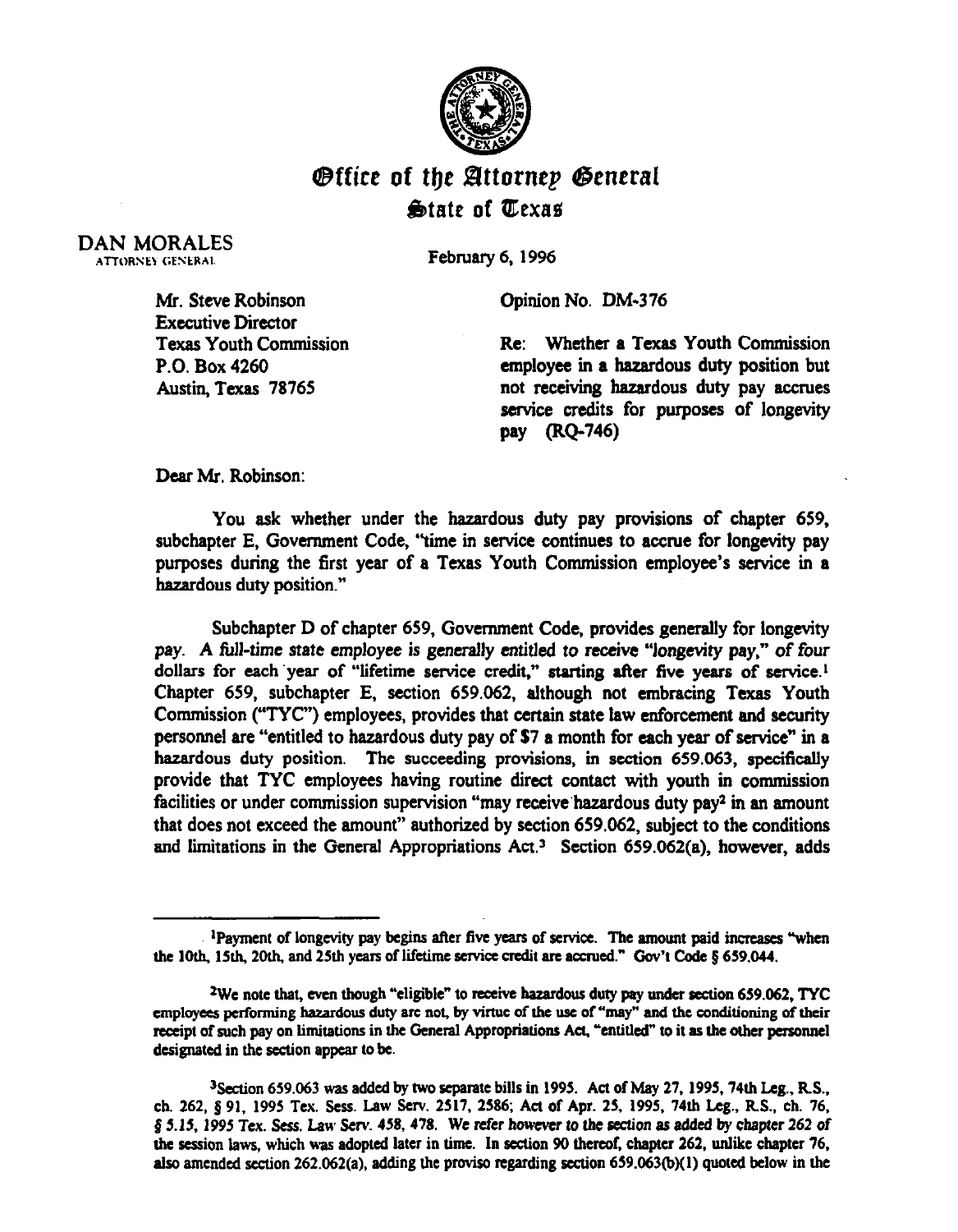the proviso that "[elxcept as provided by Subsection (c) or Section 659.063(b)(l), this hazardous duty pay is instead of  $\ldots$  longevity pay."

Subsection (c) of section 659.062 provides:

A state employee who has received longevity pay under Subchapter D for service in a position that does not require the performance of hazardous duty and who transfers to a position for which the employee is eligible to receive hazardous duty pay is entitled to continue to receive longevity pay for the years of service to the state performed in the prior position. The employee is not entitled to additional longevity pay for the period in which the employee receives hazardous duty pay, but that period is included in computing the employee's total years of service as an employee of the state. Footnote omitted; emphasis added.]

The other referenced provision in the section 659.062(a) proviso is subsection (b)(l) of section 659.063, which provides that hazardous duty pay under section 659.063

> is subject to the conditions and limitations in the General Appropriations Act, except that during periods when Texas Youth Commission employees do not receive the full, amount of the hazardous duty pay for which they are eligible, they are entitled to receive longevity pay for the time accrued in a hazardous duty position, but only until hazardous duty payments resume.

Attorney General Opinion TM-548 (1986) concluded that, under the "unambiguous" language now in section 659.062(a)--"entitled to hazardous duty pay of S7 a month for each year of service"-an employee is not entitled to start receiving hazardous duty pay until after a year of service in a hazardous duty position. Your concern, again, is whether, during the first year in a hazardous duty position, when he is not yet eligible to receive hazardous duty pay, a commission employee accrues "lifetime service credit" for longevity pay purposes. In our opinion, such employee continues to accrue "lifetime service credit" for longevity pay purposes during his first year of hazardous duty service. The language of subsection (c), section 659.062, quoted above, indicates only that the accrual of service credit for longevity pay purposes stops "for the period in which the employee receives hazardous duty pay." (Emphasis added.) Similarly, the proviso in subsection (a) that "[elxcept as provided by Subsection (c) or Section  $659.063(b)(1)$ , this hazardous duty pay is instead of... longevity pay" limits only longevity pay, not the accrual of "lifetime service credit" for longevity pay purposes.<sup>4</sup>

<sup>4</sup>The provision of subsection (b)(1) of section 659.063 for the receipt of longevity pay by commission employees who "do not receive the full amount of hazardous duty pay for which they are

**<sup>(</sup>footnote continued)** 

text. The language after "General Appropriations Act" in chapter 262's version of section 653.063(b)(1) **is not included in the version of the section added by chapter 76.**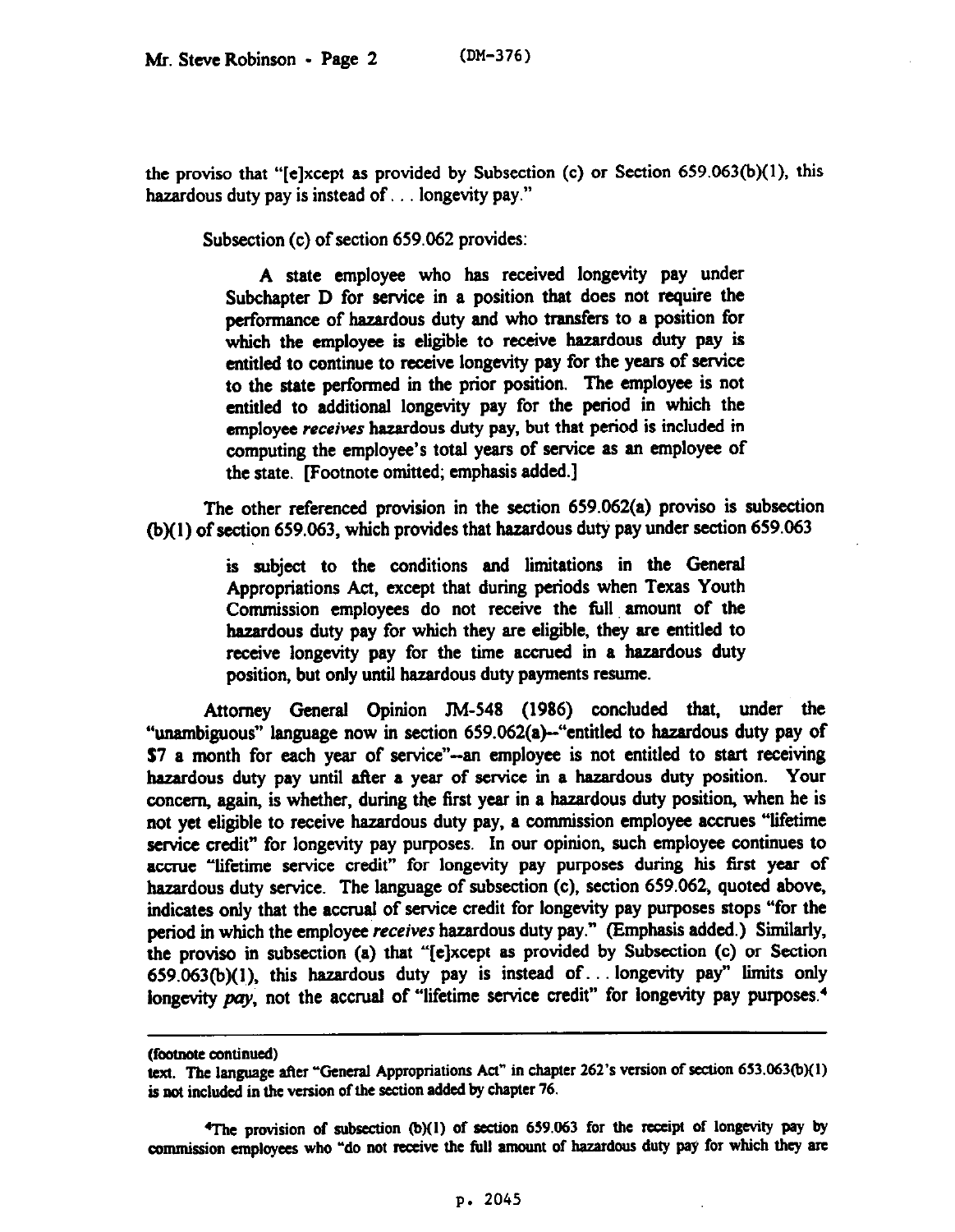Therefore, in our opinion, as he is not actually "receiving" hazardous duty pay during his first year of service in a hazardous duty position, the employee continues to accrue "lifetime service credit" under the longevity provisions of subchapter D during that period. See id. §§ 659.044 (entitlement to receive four dollars longevity pay "for each year of lifetime service credit" beginning after five years of service), .046 ("employee accrues lifetime service credit for the period in which the employee... serves as  $a \dots$  state  $emplovee$ "). $5$ 

You also ask "whether part-time and hourly [TYC] employees<sup>6</sup> who work in hazardous duty positions are eligible to receive hazardous duty pay under" the provisions of sections 659.062 and 659.963. The provisions of sections 659.062 and 659.063 refer to "an eligible employee," "an employee of the state," "employees. . . eligible for hazardous duty pay," and "an employee of the Texas Youth Commission." Nowhere do these provisions limit the covered class of employees to full-time employees. 'Where the legislature makes no exception to the provisions of a statute, the presumption is that it intended no exceptions." Attorney General Opinion JM-407 (1985) (eligibility of parttime employees to accrue service credit for longevity pay purposes under predecessor provisions of subchapter D). We conclude that subject to the other conditions of section 659.062, including the amendatory provisions specific to TYC employees, part-time and

(footnote continued)

<sup>5</sup>Please note, however, that although under the conclusion we reach here, an employee *transferring* to a hazardous duty position is entitled to continue accruing lifetime service credits for longevity pay purposes so long as he does not actually receive hazardous duty pay, under subsection (c) of section 659.062 those lifetime service credits would not be included in determining the amount of longevity pay which he would be entitled to receive while in a hazardous duty position, such pay under subsection (c) being "for the years of service to the state performed in the *prior* position." (Emphasis added.) However, under subsection (b)(1) of section 659.063, which is specific to TYC employees, such employees are entitled to receive longevity pay for time accrued in a hazardous duty position while not actually receiving full hazardous duty pay "for which they are eligible." Although such employees would not be eligible under the provision to receive such longevity pay during their first year in a hazardous duty position, when they are not eligible to actually receive hazardous duty pay, they may, once eligible therefor but not actually receiving full hazardous duty pay, receive longevity pay based on their hazardous duty service including amounts attributable to the first year of such service when they are not actually receiving hazardous duty pay. See also Gov't Code § 659.062(d) (if hazardous duty employee transfers to nonhazardous position and stops receiving hazardous duty pay, he is then "entitled to longevity pay for **each year of service ... including the years of service in a position for which the employee was entitled to** hazardous duty pay") (emphasis added).

<sup>6</sup>We note that you indicate that some of the "employees" in question are "stand-by." We cannot resolve the fact questions which would be involved in determining whether "stand-by" employees are in fact employees within the, presumably ordinary, meaning of the term as used in section 659.062. For purposes of this opinion, we take at face value your characterization of the individuals you ask about as "employees."

eligible" does not bear on the time period you ask about--the first year of hazardous duty service-when the employee is not yet eligible to receive hazardous duty pay.